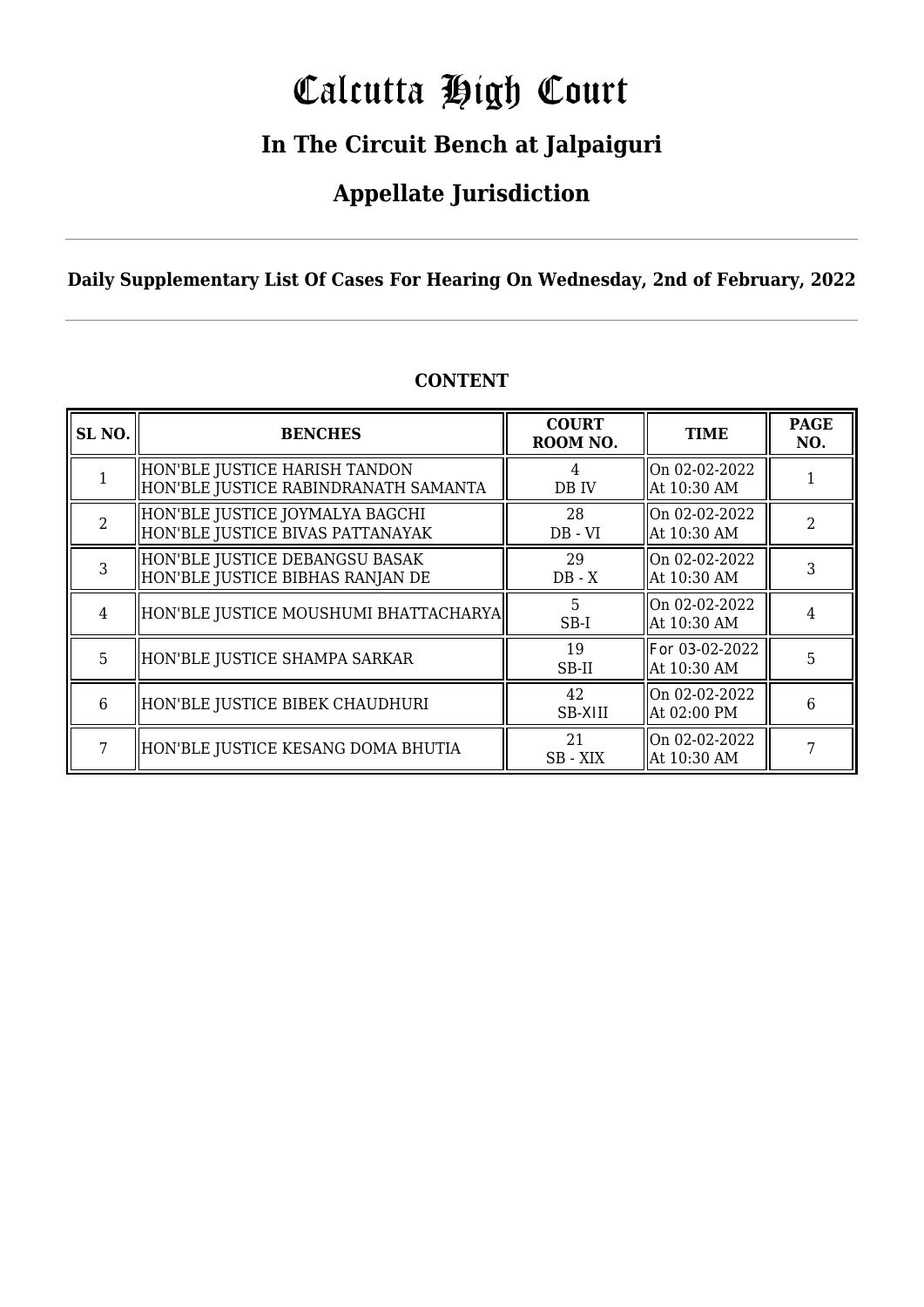

**DAILY CAUSELIST For Wednesday The 2nd February 2022**

**COURT NO. 4**

**DIVISION BENCH (DB IV)**

**AT 10:30 AM**

**HON'BLE JUSTICE HARISH TANDON HON'BLE JUSTICE RABINDRANATH SAMANTA (VIA VIDEO CONFERENCE)**

**FROM PRINCIPAL BENCH**

### **APPLICATION**

1 MAT/8/2022 ZIARUL RAHAMAN

VS THE STATE OF WEST BENGAL AND ORS

SAKTI PADA JANA

IA NO: CAN/1/2022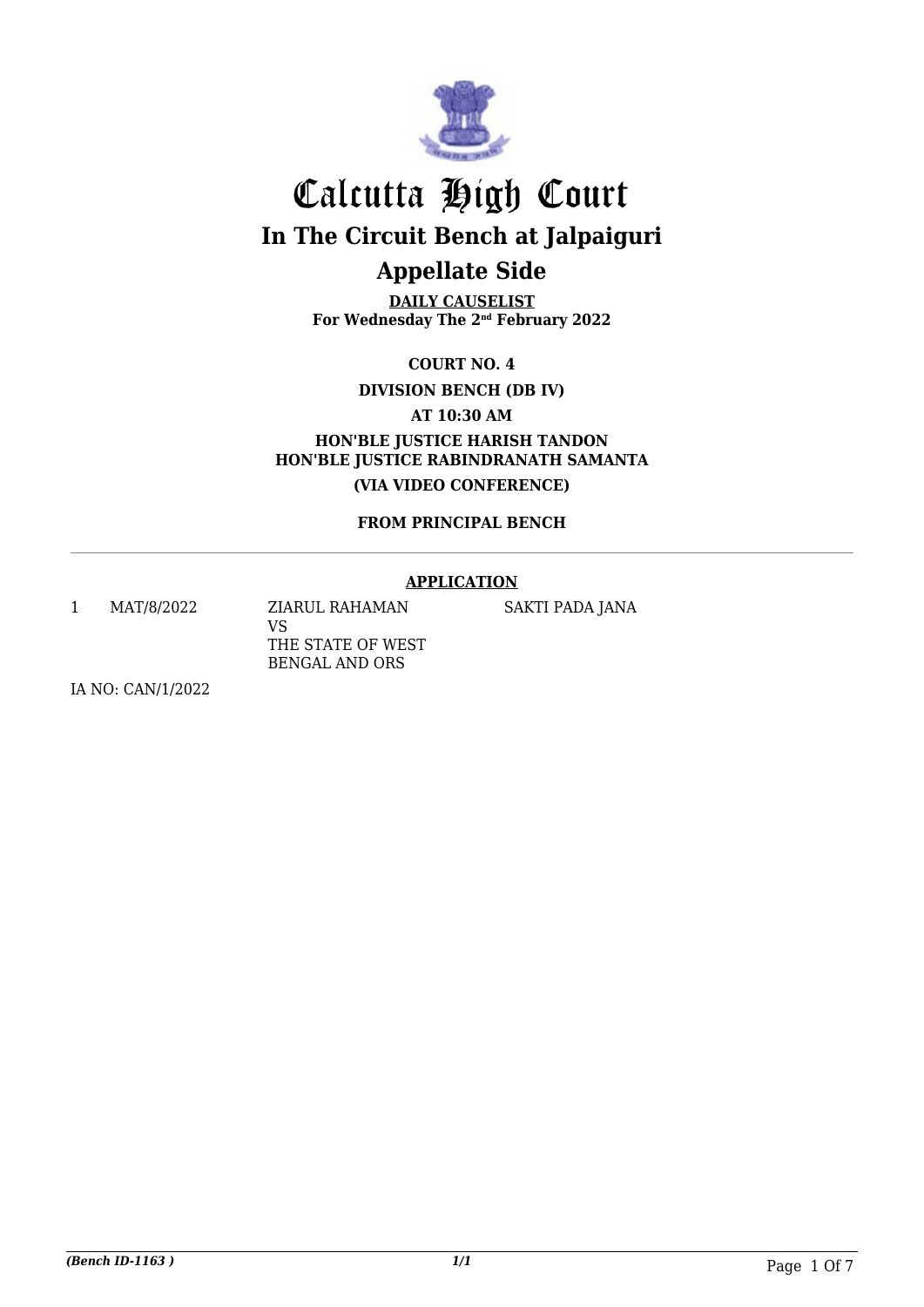

**DAILY CAUSELIST For Wednesday The 2nd February 2022**

**COURT NO. 28**

**DIVISION BENCH (DB - VI)**

**AT 10:30 AM**

**HON'BLE JUSTICE JOYMALYA BAGCHI HON'BLE JUSTICE BIVAS PATTANAYAK (VIA VIDEO CONFERENCE)**

**FROM PRINCIPAL BENCH**

### **APPLICATION FOR ANTICIPATORY BAIL**

|   | CRM/143/2019 | RAM PRASAD SARKAR<br>VS<br>State of West Bengal             | MD. HAFIZ ALI                       |
|---|--------------|-------------------------------------------------------------|-------------------------------------|
|   |              | <b>BAIL IN CONNECTION WITH APPEAL</b>                       |                                     |
| 2 | CRA/9/2021   | PRADIP@ASHOK KUMAR<br><b>ROY</b><br>VS<br>THE STATE OF WEST | <b>HILLOL SAHA</b><br><b>PODDER</b> |

BENGAL AND ANR

IA NO: CRAN/1/2021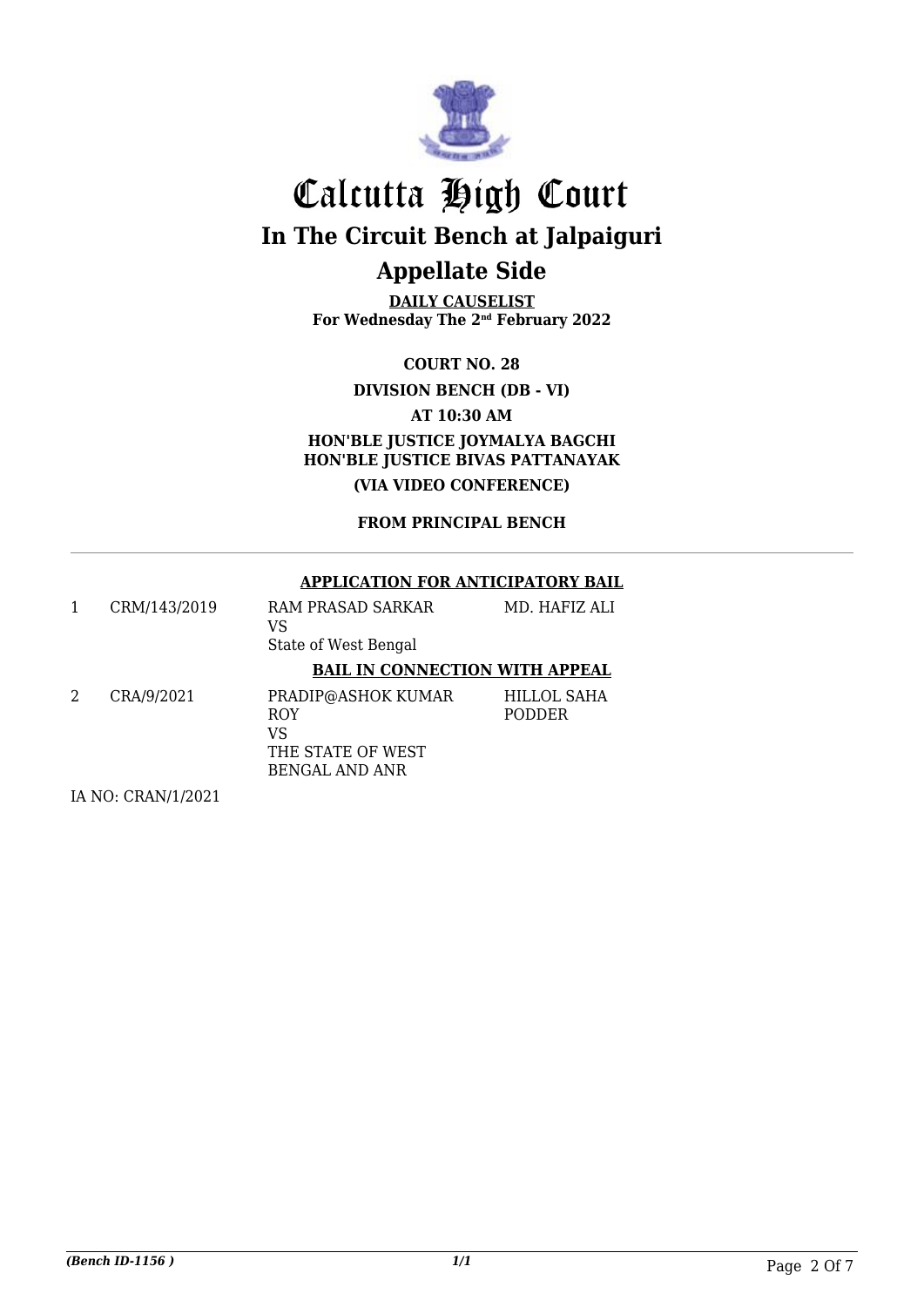

**DAILY CAUSELIST For Wednesday The 2nd February 2022**

**COURT NO. 29**

**DIVISION BENCH (DB - X)**

**AT 10:30 AM**

**HON'BLE JUSTICE DEBANGSU BASAK HON'BLE JUSTICE BIBHAS RANJAN DE (VIA VIDEO CONFERENCE)**

**FROM PRINCIPAL BENCH**

### **APPLICATION FOR ANTICIPATORY BAIL**

| CRM(A)/74/2022 | <b>AJIJUL HAKIM</b><br>VS<br>THE STATE OF WEST<br><b>BENGAL</b>                          | JAYDEEP KANTA<br><b>BHOWMIK</b> |
|----------------|------------------------------------------------------------------------------------------|---------------------------------|
| CRM(A)/77/2022 | <b>IIYAUL HOQUE @ ZIYAUL</b><br><b>HOQUE</b><br>VS<br>THE STATE OF WEST<br><b>BENGAL</b> | JAYDEEP KANTA<br><b>BHOWMIK</b> |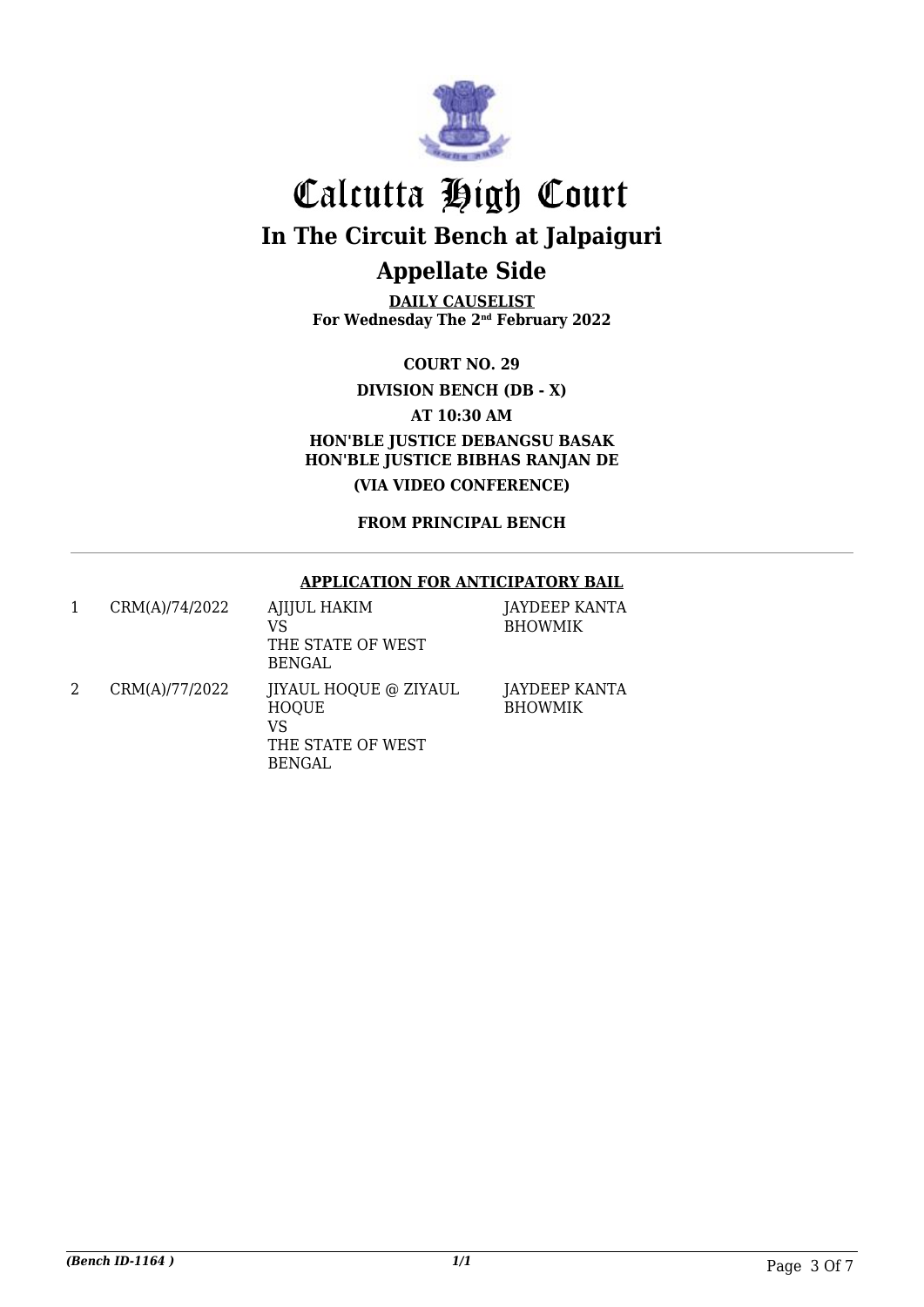

**DAILY CAUSELIST For Wednesday The 2nd February 2022**

**COURT NO. 5 SINGLE BENCH (SB - IV) AT 10:30 AM HON'BLE JUSTICE MOUSHUMI BHATTACHARYA (VIA VIDEO CONFERENCE)**

#### **FROM PRINCIPAL BENCH**

**N.B.: JALPAIGURI CIRCUIT BENCH MATTER WILL BE TAKEN UP AFTER COMPLETION OF APPELLATE SIDE MATTER**

#### **NEW MOTION**

1 WPA/61/2022 SANDIP RAY

VS THE STATE OF WEST BENGAL AND ORS

SUBHADEEP CHATTERJEE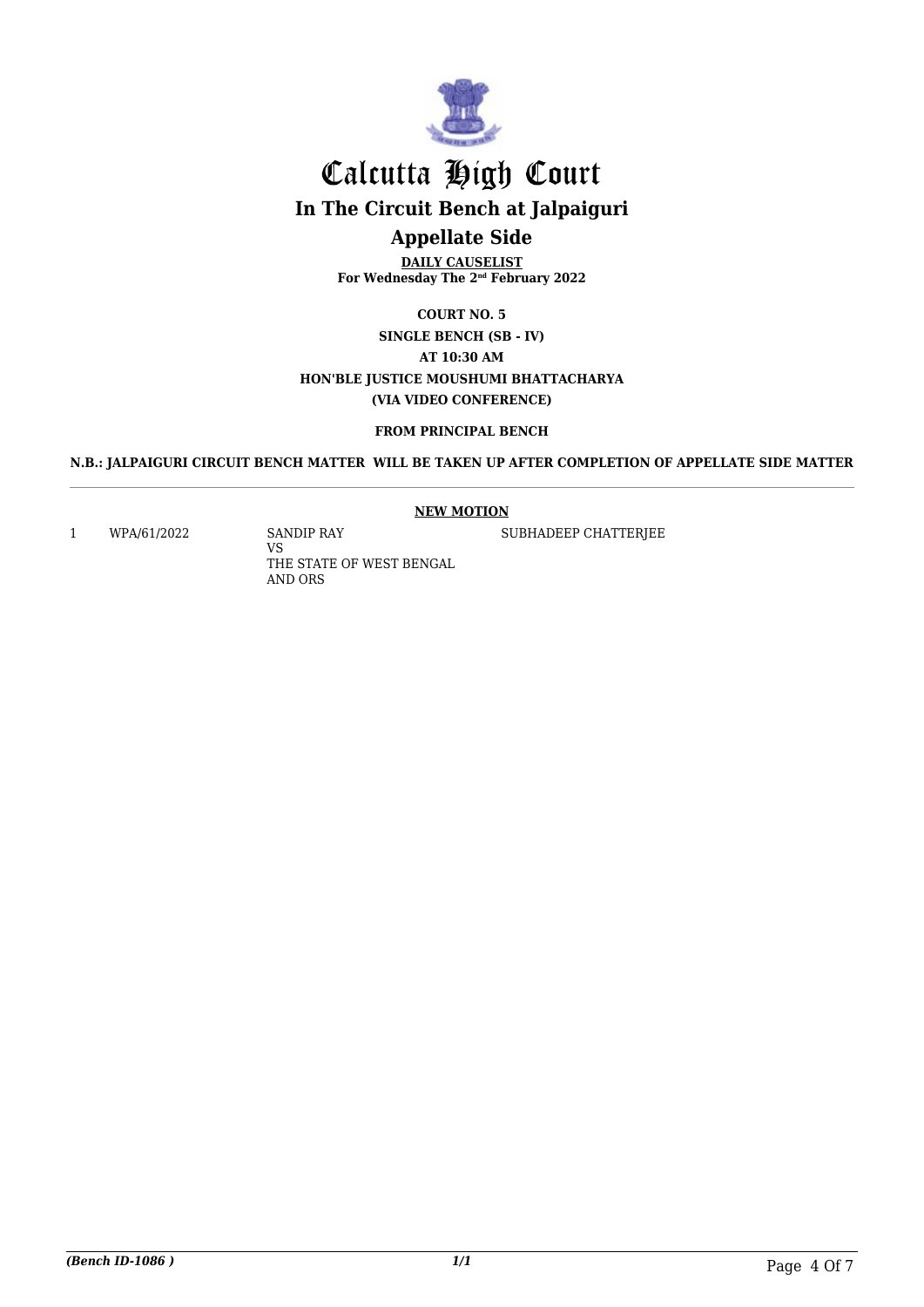

**DAILY CAUSELIST For Wednesday The 2nd February 2022**

**COURT NO. 19 SINGLE BENCH (SB- VI) AT 10:30 AM HON'BLE JUSTICE SHAMPA SARKAR (VIA VIDEO CONFERENCE)**

**FROM PRINCIPAL BENCH**

**FOR 03.02.2022**

### **NEW MOTION**

1 WPA/184/2022 BAGDOGRA DEVELOPERS PRIVATE LIMITED AND ANR VS MATIGARA PANCHAYAT SAMITI AND ORS SANDIP AGARWAL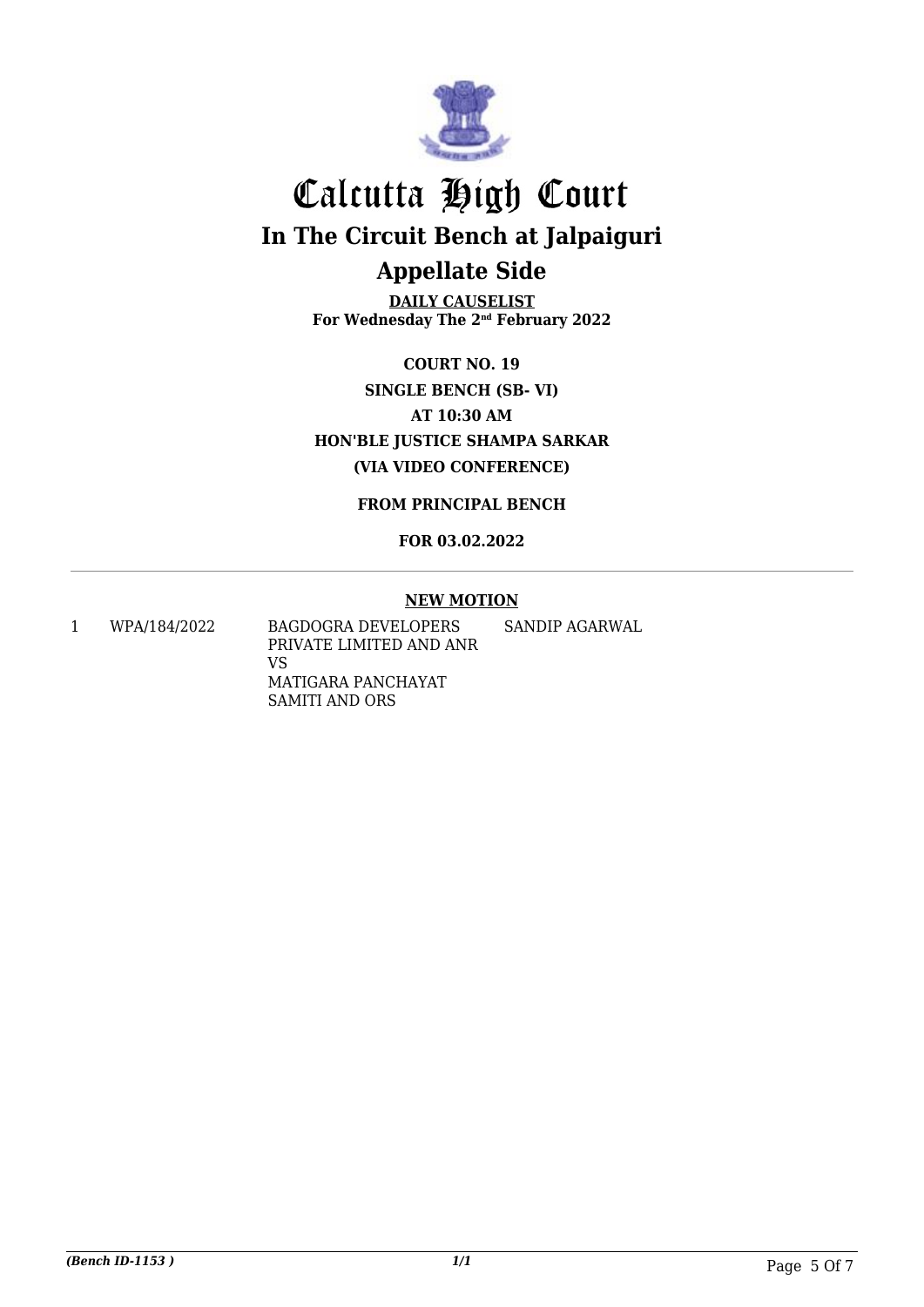

**DAILY CAUSELIST For Wednesday The 2nd February 2022**

**COURT NO. 42 SINGLE BENCH (SB-XIII) AT 2:00 PM HON'BLE JUSTICE BIBEK CHAUDHURI (VIA VIDEO CONFERENCE)**

**FROM PRINCIPAL BENCH**

### **FOR JUDGMENT**

| 1 | WPA/70/2022                      | PARESH CHANDRA SEN<br>AND ORS<br>VS.<br>THE STATE OF WEST<br><b>BENGAL AND ORS</b>                                            | SUPRIYA SINGH                  |  |
|---|----------------------------------|-------------------------------------------------------------------------------------------------------------------------------|--------------------------------|--|
| 2 | CRR/132/2021                     | PARTHA SARATHI DAS AND<br>ANR.<br>VS.<br>THE STATE OF WEST<br><b>BENGAL AND ANR</b>                                           | DEBORSHI DHAR                  |  |
|   | <b>TO BE MENTIONED</b>           |                                                                                                                               |                                |  |
| 3 | WPA/2577/2021<br>[File not here] | RAM CHANDRA AGARWAL<br>VS<br>THE CHAIRPERSON, BOARD<br>OF ADMINISTRATORS,<br>SILIGURI MUNICIPAL<br><b>CORPORATION AND ORS</b> | <b>SURESH KUMAR</b><br>MITRUKA |  |
|   | <b>ADMISSION OF APPEAL</b>       |                                                                                                                               |                                |  |
| 4 | CRA/44/2021                      | MOHANTA BARMAN@<br><b>BHASHKAR</b><br>VS.<br>THE STATE OF WEST                                                                | <b>ANIRBAN BANERJEE</b>        |  |

BENGAL AND ANR

*(Bench ID-1160 ) 1/1* Page 6 Of 7